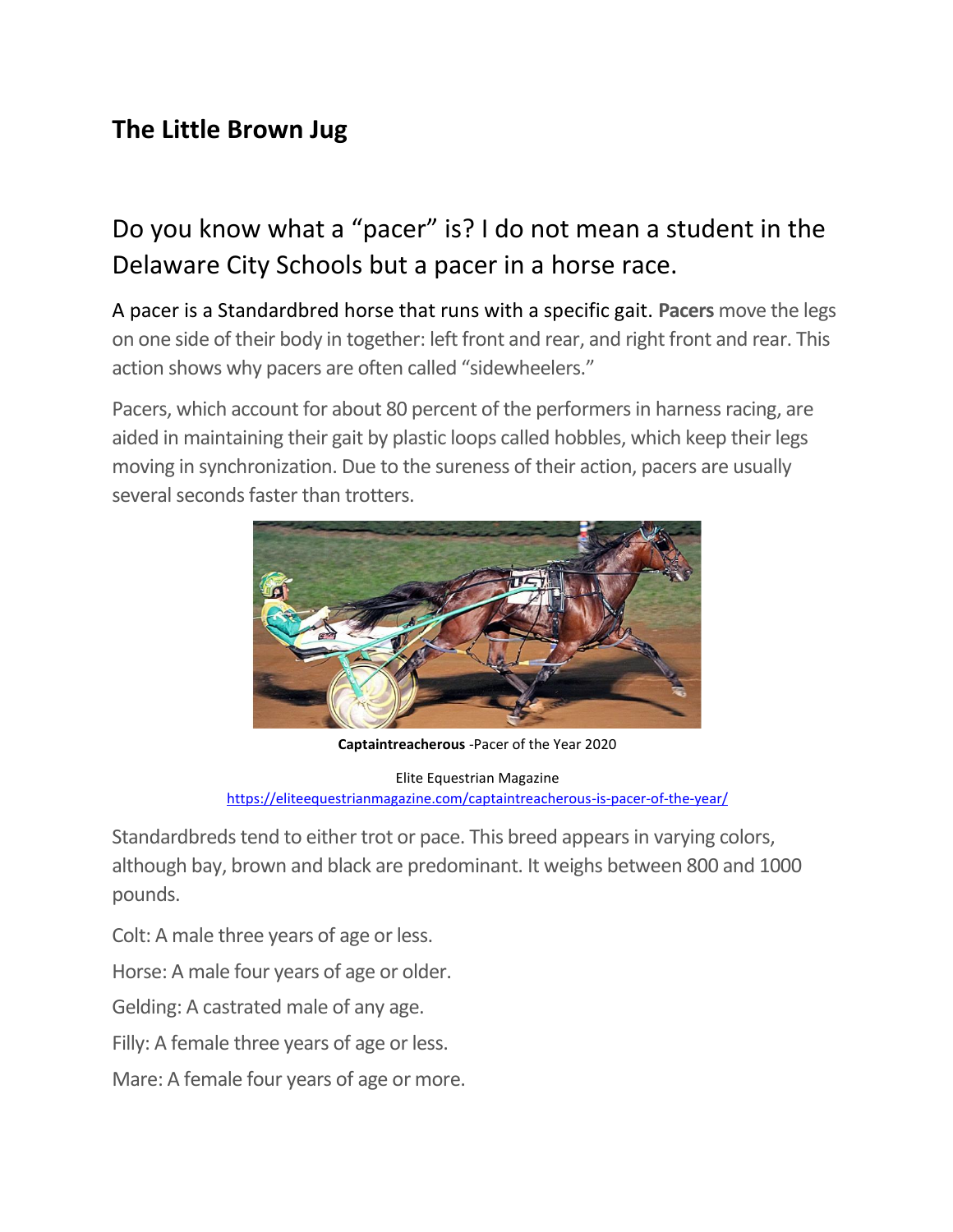

The Delaware County Historical Society created the **Delaware Little Brown Jug Oral History Project.** You can access Little Brown Jug information here:

[https://www.youtube.com/results?search\\_query=little+brown+jug+oral+hi](https://www.youtube.com/results?search_query=little+brown+jug+oral+history) [story](https://www.youtube.com/results?search_query=little+brown+jug+oral+history)



Thanks to the vision of founders Joe Neville and Henry "Hank" Thomson, the Little Brown Jug has become "America's Pacing Classic". R. K. "Rollie" McNamara led the construction that would become the world's fastest half-mile track in harness racing located on these fairgrounds.

Ensign Hanover captured the inaugural Little Brown Jug Pace in four grueling heats on September 18, 1946 at the Delaware County Fairgrounds. Delaware native and Hall of Fame

horseman Wayne "Curly" Smart was the winning driver. Ensign Hanover was bred by Hanover Shoes Farms and owned by Castleton Farms.

Little Brown Jug Harness Race 1970

Since then, every September harness racing's top stars have come to Delaware, Ohio to compete in their sport's greatest

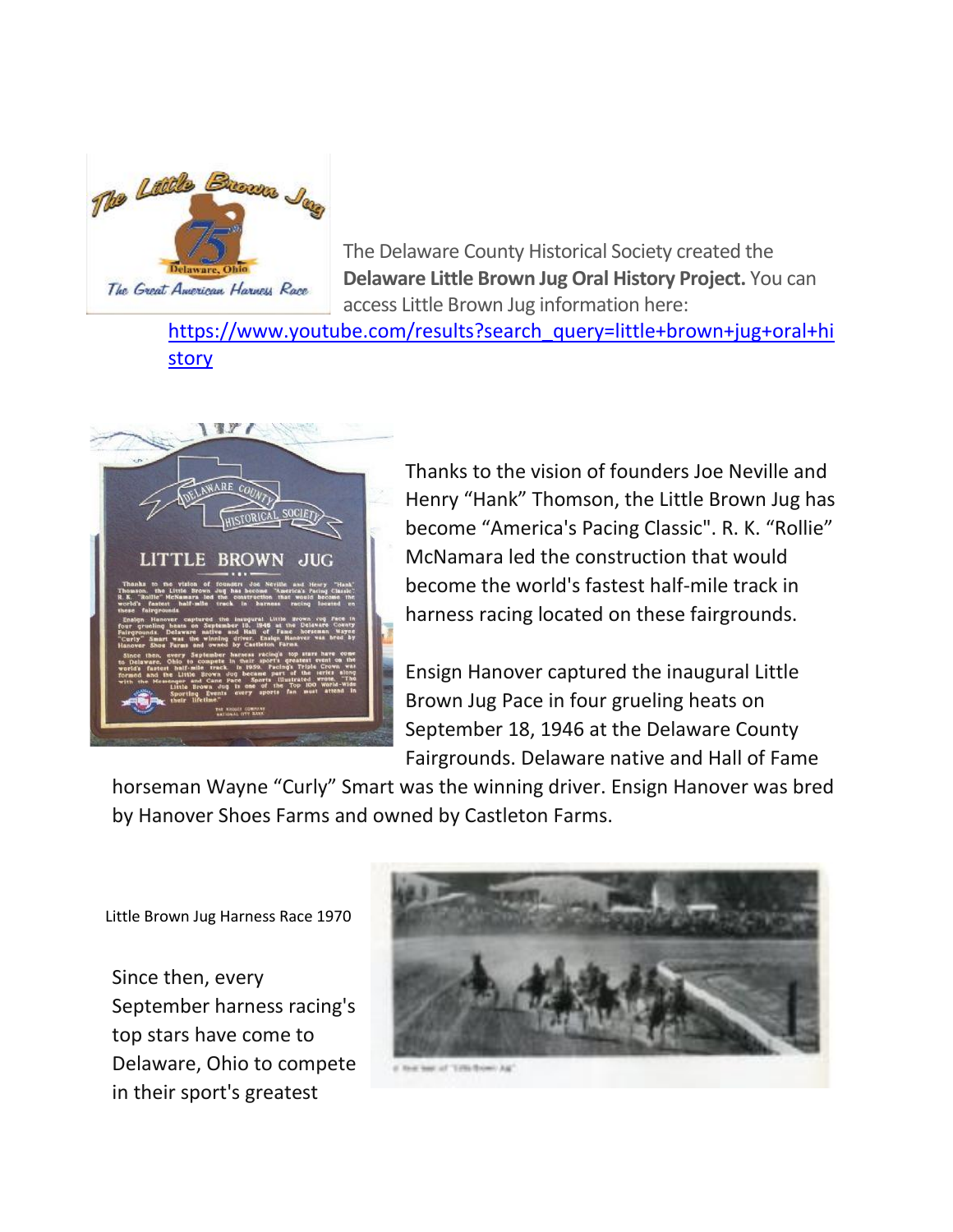event on the world's fastest half-mile track. In 1959, Pacing's Triple Crown was formed and the Little Brown Jug became part of the series along with the Messenger and Cane Pace. Sports Illustrated wrote, "The Little Brown Jug is one of the Top 100 World-Wide Sporting Events every sports fan must attend in their lifetime."

### **More Races to Watch:**

1965 Little Brown Jug <https://www.youtube.com/watch?v=VMO3VrDRGXs> Little Brown Jug Races:<http://www.littlebrownjug.com/content/videos.cfm>

#### **Curly Smart**

Curly Smart was an born in Ostrander, Ohio and was elected into the Harness Racing Living Hall of Fame due to winning over 1,800 races in his career. He was a trainer and a driver for fifty years. He is particularly noted for his wins at Delaware's Little Brown Jug races. The Delaware Historical Society exhibits a set of his silks and other Little Brown Jug items at the Cryder Research Library. Delaware, Ohio also honored Curly Smart by naming a street after him.

#### **Little Brown Jug History**

2020 marks the 75<sup>th</sup> year of the Little Brown Jug harness race.

The initial Jug in 1946, with a purse of \$35,358, was won by Ensign Hanover with Delaware's Wayne "Curly" Smart driving. Smart, a most



successful trainer-driver on the Grand Circuit, was later to become an integral part of the Jug's operation as the track superintendent.

Through its humble beginnings, the Jug grew slowly to become perhaps the most traditional stake on the pacing gait.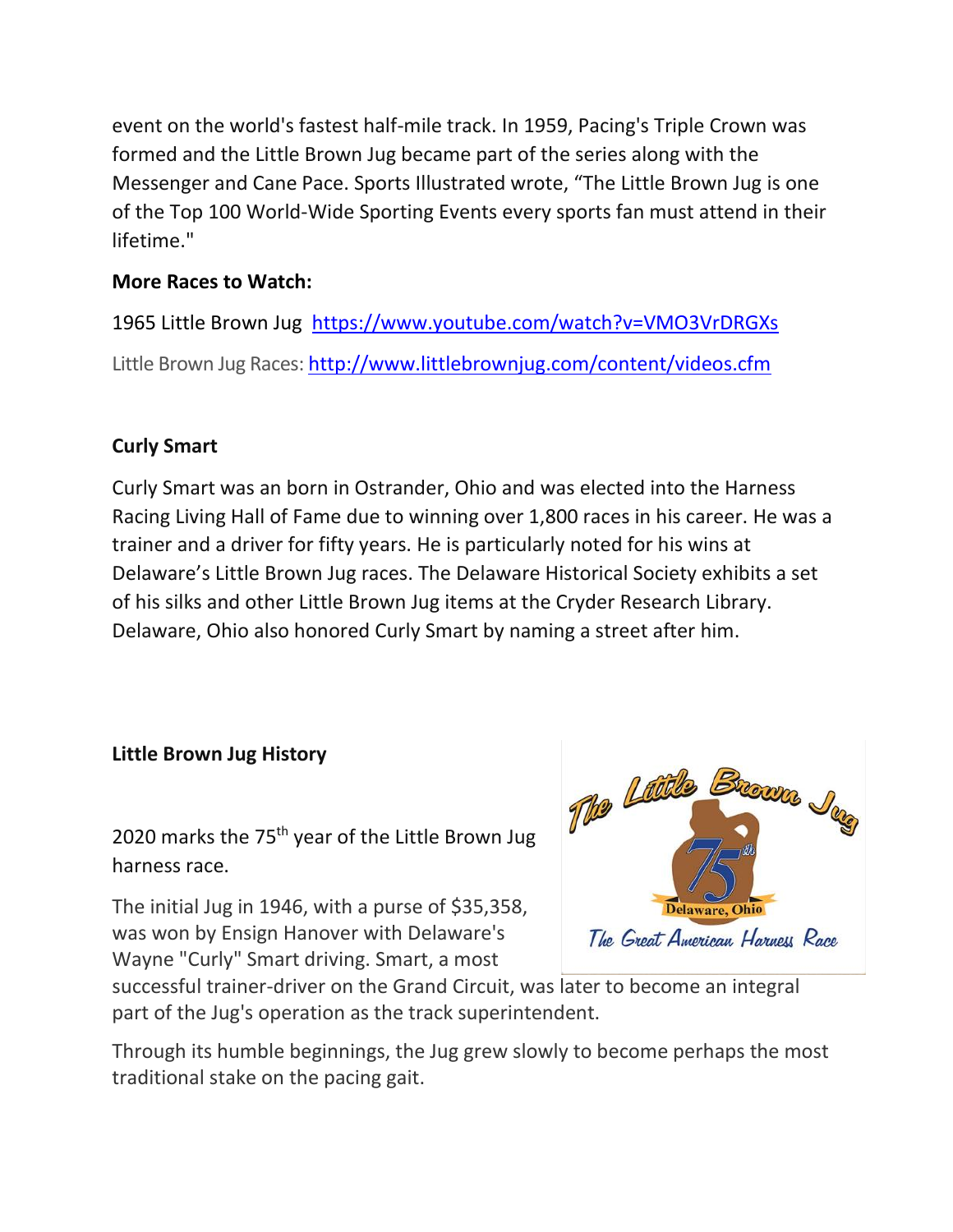A review of Jug winners over the years produces the names of many of the alltime greats in the sport.

The Little Brown Jug, the premier pacing classic for 3-year-olds, provides a fascinating chapter in the more-than-a-century-old history of harness racing and the standardbred sport.

The Jug, enriched by the tradition of the famed Grand Circuit and the picturesque backdrop of the Delaware Ohio County Fairgrounds, steadily maintains the flavor of the sport and competition from the days of its origin.

<http://www.littlebrownjug.com/more/history.cfm>

For more information about the horses and racing: United States Trotting Association 750 Michigan Avenue Columbus, OH 43215-1191 Telephone: [\(614\) 224-2291](tel:6142242291) FAX: (614) 224-4575 [http://www.ustrotting.com](http://www.ustrotting.com/)

#### **Arts and Crafts with a Horse Theme**



Artist **Deborah Butterfield** makes large horse sculptures of natural found objects such as tree branches. Local Delaware artist Diane Hodges creates similar pieces. Look for them at the Delaware County Cultural Arts Center also known as the Arts Castle.

[https://www.artsy.net/artist/deborah](https://www.artsy.net/artist/deborah-butterfield)[butterfield](https://www.artsy.net/artist/deborah-butterfield)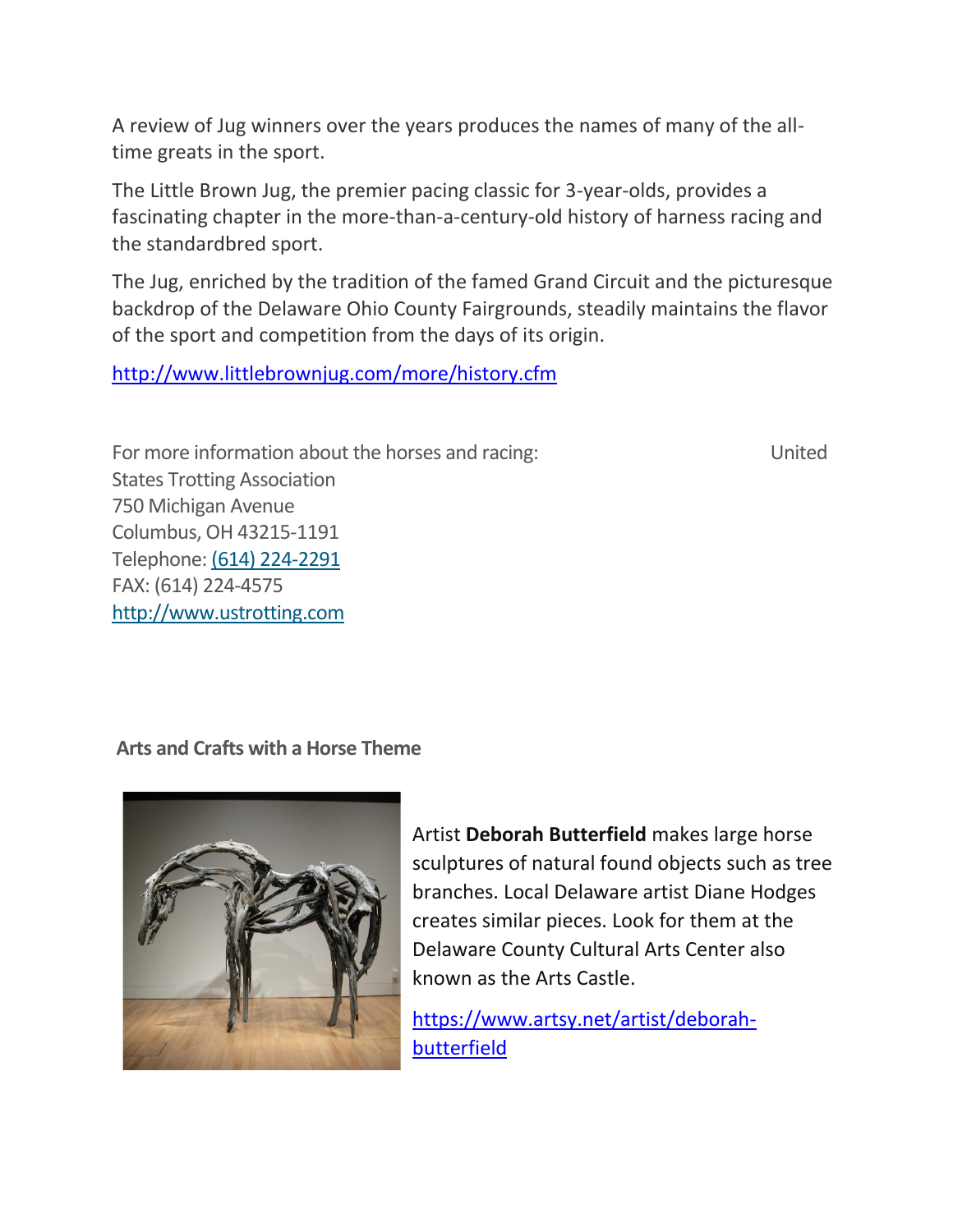Make a paper horse -Use this template to create a stable full of horses

<https://tratatuha.com/paper-horse.html>



Make a paper horse that walks on its own!

LINK: **[https://frugalfun4boys.com/paper-horse-that-walks/](https://l.facebook.com/l.php?u=https%3A%2F%2Ffrugalfun4boys.com%2Fpaper-horse-that-walks%2F%3Ffbclid%3DIwAR1GQod4UVJ-QN8tE1brWJCaHvJgPzI5APuwQA4hXeZ5Z-2WxcOpeUALeCc&h=AT3MmWvObfFhcLkd1uHZaipYSMh5ImUzL8iiDlHeWAPB4Xfkumypd_cWhVedAog11Mzga8OMQxbjKQKiTaVYsXKOgjcrnki4sQdxMvDhuFtaGtaKSR4jE4zG1LpRERukzw&c%5b0%5d=AT3QvtlXJY3b9plw3fB9AiZzLzyQeBhg2PAjnYGnVXrJJPFLR1SXqyrEbtsuGxwDqdXuc47hUM3yUptk3RStxEZIGPEkFBWpJz_knPo4IdPOQor6pLVyaP5Q1eTEvng6kxUCisU0IsYJz6-Q53usekQR3xMTQT0Z0CtIfkrlCGDJn13YXA)**



#### **Make a Straw Horse**

Use straw and yarn to form a horse.